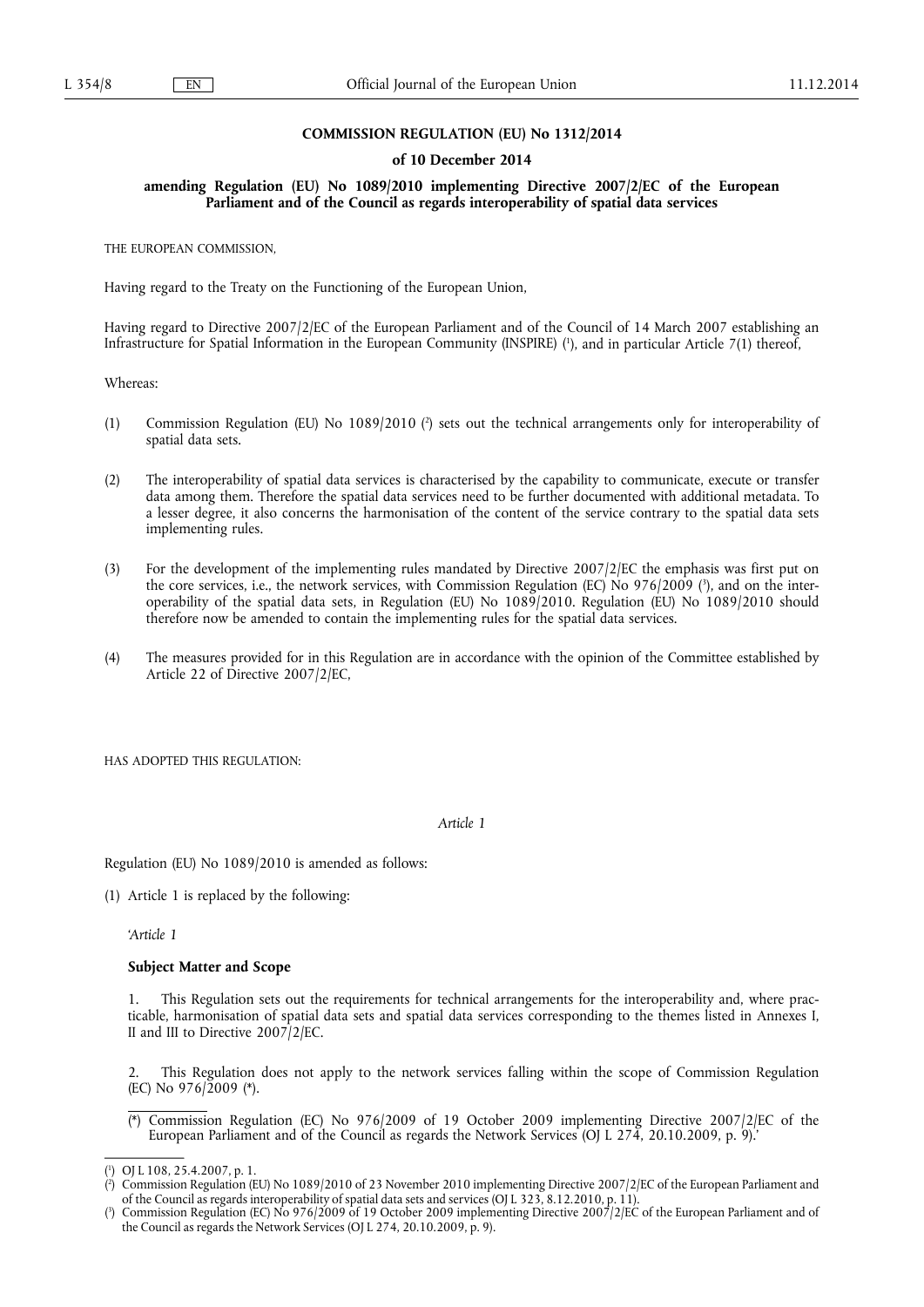- (2) in Article 2 the following points 31 to 38 are added:
	- '31. "end point" means the internet address used to directly call an operation provided by a spatial data service,
	- 32. "access point" means an internet address containing a detailed description of a spatial data service, including a list of end points to allow its execution,
	- 33. "Invocable spatial data service" means all of the following:
		- (a) a spatial data service with metadata which fulfils the requirements of Commission Regulation (EC) No 1205/2008 (\*),
		- (b) a spatial data service with at least one resource locator that is an access point,
		- (c) a spatial data service in conformity with a documented and publicly available set of technical specifications providing the information necessary for its execution,
	- 34. "interoperable spatial data service" means an invocable spatial data service which fulfils the requirements of Annex VI,
	- 35. "harmonised spatial data service" means an interoperable spatial data service which fulfils the requirements of Annex VII,
	- 36. "conformant spatial data set" means a spatial data set which fulfils the requirements of this Regulation,
	- 37. "operation" means an action supported by a spatial data service,
	- 38. "interface" means the named set of operations that characterise the behaviour of an entity as defined by ISO 19119:2005.
		- (\*) Commission Regulation (EC) No 1205/2008 of 3 December 2008 implementing Directive 2007/2/EC of the European Parliament and of the Council as regards metadata (OJ L 326, 4.12.2008, p. 12)';
- (3) Article 6 is amended as follows:
	- (a) the title is replaced by the following:

#### **'Code Lists and Enumerations for Spatial Data Sets'**,

(b) in paragraph 1, the introductory sentence is replaced by the following:

'Code lists shall be one of the following types, as specified in the Annexes I to IV:';

(4) in Article 8, the following paragraph 3 is added:

'3. The updates of data shall be made available to all related spatial data services according to the deadline specified in paragraph 2.';

(5) after Article 14, the following Articles are inserted:

## *'Article 14a*

## **Requirements for invocable spatial data services**

Not later than 10 December 2015, Member States shall provide the invocable spatial data services metadata in conformity with the requirements set out in Annex V.

*Article 14b* 

## **Interoperability arrangements and harmonisation requirements for invocable spatial data services**

The invocable spatial data services relating to the data contained in at least one conformant spatial data set shall fulfil the interoperability requirements set out in Annexes V and VI and, where practicable, the harmonisation requirements set-out in Annex VII.';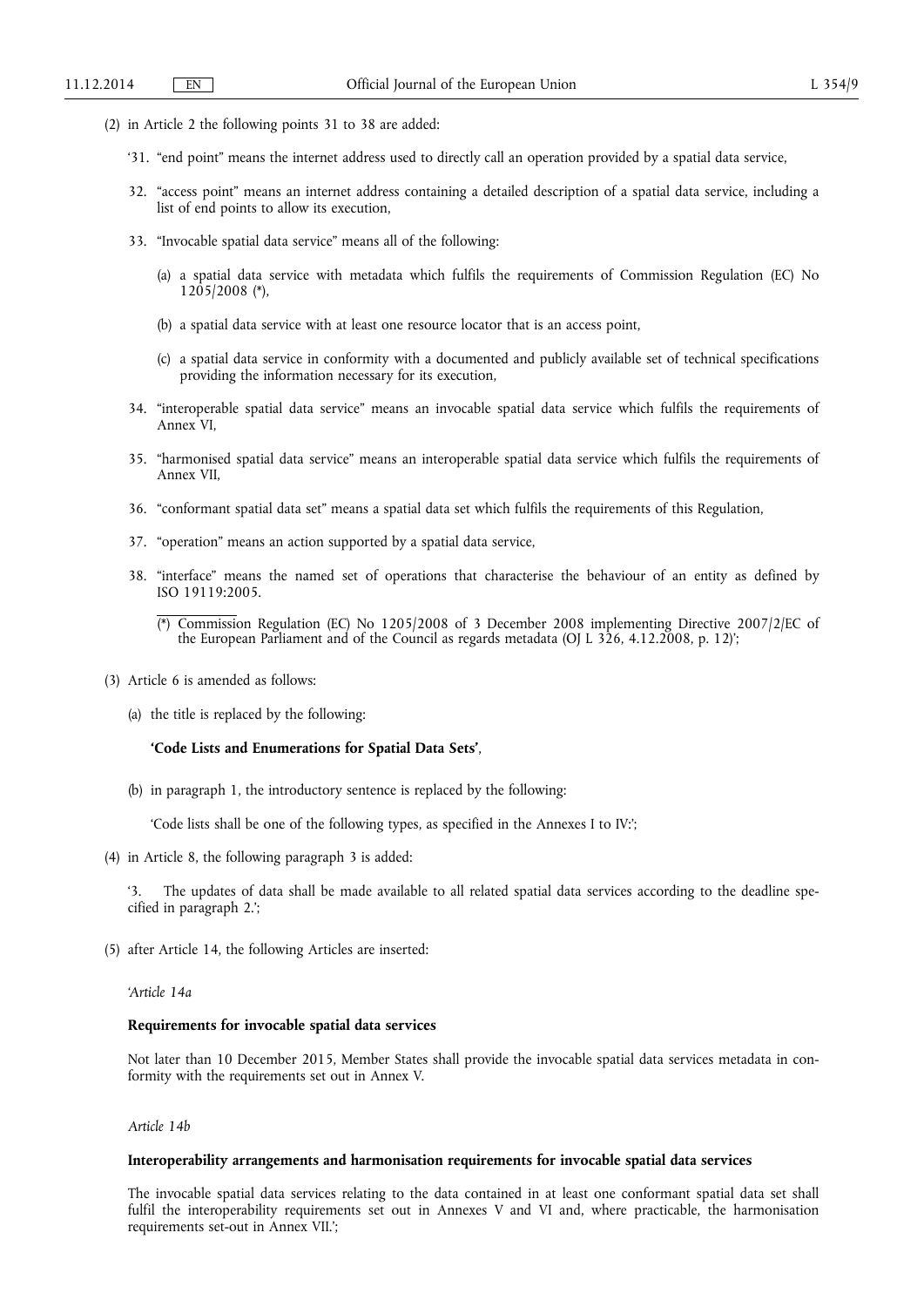(6) Annex V, as set out in the Annex I to this Regulation, is added;

- (7) Annex VI, as set out in the Annex II to this Regulation, is added;
- (8) Annex VII, as set out in the Annex III to this Regulation, is added.

*Article 2* 

This Regulation shall enter into force on the twentieth day following that of its publication in the *Official Journal of the European Union*.

This Regulation shall be binding in its entirety and directly applicable in all Member States.

Done at Brussels, 10 December 2014.

*For the Commission The President*  Jean-Claude JUNCKER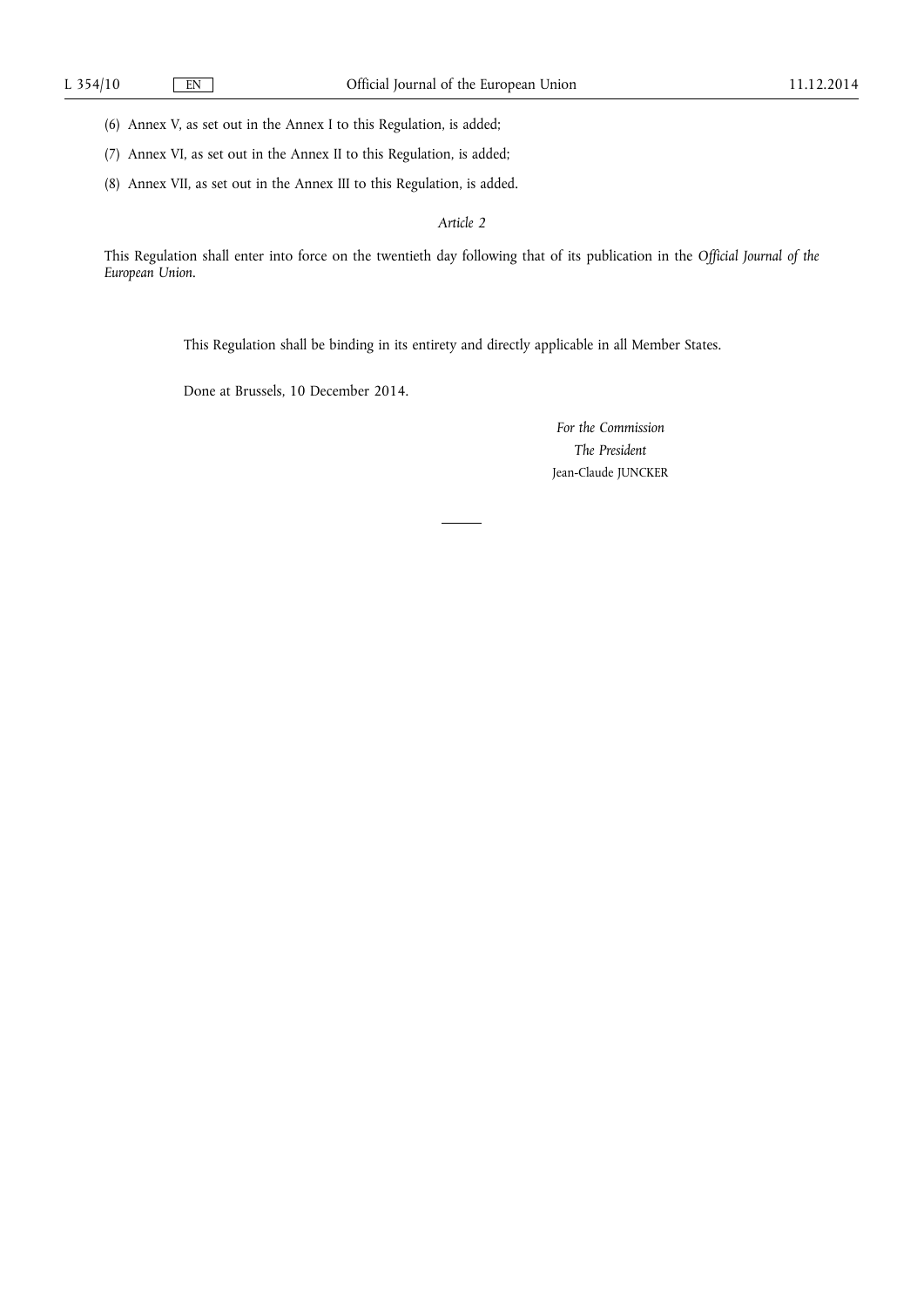## *ANNEX I*

### *'ANNEX V*

## **IMPLEMENTING RULES FOR INVOCABLE SPATIAL DATA SERVICES**

### PART A

### **Writing Conventions**

Similar to the Regulation (EC) No 1205/2008, the following writing conventions are used for the spatial data service metadata.

Where specified in the description of the metadata elements, the value domains shall be used with the multiplicity expressed in the relevant tables. In relation to a particular domain, each value is defined by:

- a numerical identifier,
- a textual name for humans which may be translated in the different Community languages,
- a language neutral name for computers (the value expressed between parenthesis),
- an optional description or definition.

The table present the following information:

- the first column contains the reference to the paragraph in the Annex defining the metadata element or group of metadata elements,
- the second column contains the name of the metadata element or group of metadata elements,
- the third column specifies the multiplicity of a metadata element. The expression of the multiplicity follows the unified modelling language (UML) notation for multiplicity, in which:
	- N means that there shall be only N instances of this metadata element in a result set,
	- 1..\* means that there shall be at least one instance of this element in a result set,
	- 0..1 indicates that the presence of the metadata element in a result set is conditional but can occur only once,
	- $-$  0..\* indicates that the presence of the metadata element in a result set is conditional but the metadata element may occur once or more,
	- when the multiplicity is 0..1 or 0..\*, the condition defines when the metadata elements is mandated.
- the fourth column contains a conditional statement if the multiplicity of the element does not apply to all types of resources. All elements are mandatory in other circumstances.

## PART B

#### **Category Metadata Element**

### 1. Category

This is a citation of the status of the spatial data service versus invocability.

The value domain of this metadata element is as follows:

1.1. Invocable (invocable)

The spatial data service is an invocable spatial data service.

1.2. Interoperable (interoperable)

The invocable spatial data service is an interoperable spatial data service.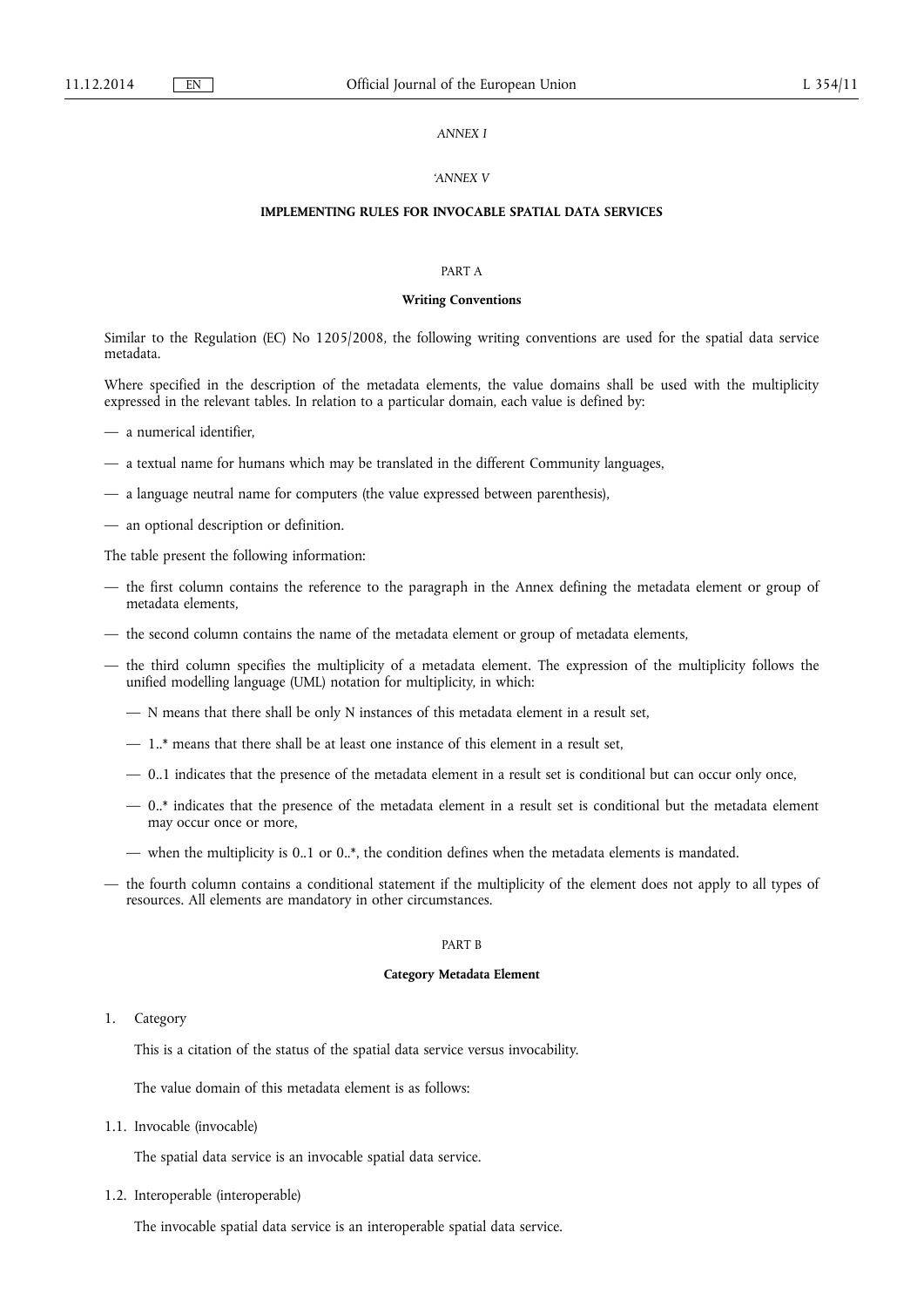### 1.3. Harmonised (harmonised)

The interoperable spatial data service is a harmonised spatial data service.

## PART C

## **Instructions on Multiplicity and Conditions of the Metadata Elements**

The new metadata describing the spatial data service shall comprise the metadata elements or groups of metadata elements listed in Table 1.

Those metadata elements or groups of metadata elements shall be in accordance with the expected multiplicity and the related conditions set out in Table 1.

When no condition is expressed in relation to a particular metadata element, that element shall be mandatory.

# *Table 1*

## **Metadata for invocable spatial data services**

| Reference | New metadata elements | Multiplicity | Condition                                       |
|-----------|-----------------------|--------------|-------------------------------------------------|
|           | Lategory              | 0.1          | mandatory for an invocable spatial data service |

### PART D

## **Additional Requirements on Metadata Set Out in Regulation (EC) No 1205/2008**

1. Resource Locator

The Resource Locator metadata element set out in Regulation (EC) No 1205/2008 shall also contain all access points from the spatial data service provider and these access points shall be unambiguously identified as such.

2. Specification

The Specification metadata element set out in Regulation (EC) No 1205/2008 shall also refer to or contain technical specifications (such as INSPIRE technical guidance but not only), to which the invocable spatial data service fully conforms, providing all the necessary technical elements (human, and wherever relevant, machine readable) to allow its invocation.'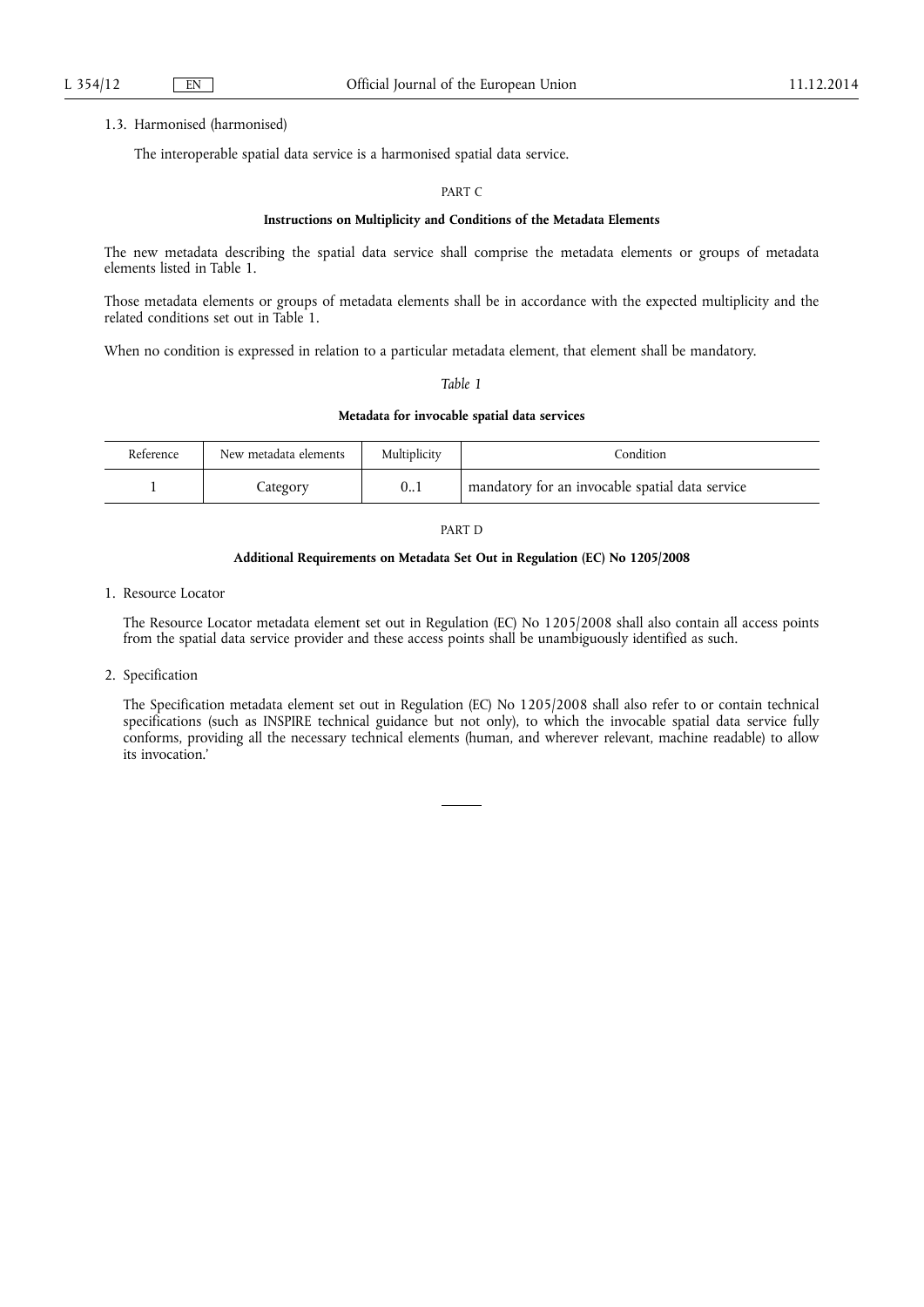# *ANNEX II*

### *'ANNEX VI*

# **IMPLEMENTING RULES FOR THE INTEROPERABILITY OF INVOCABLE SPATIAL DATA SERVICES**

# PART A

### **Additional Requirements on Metadata Set Out in Regulation (EC) No 1205/2008**

1. Conditions applying to access and use

The technical restrictions applying to the access and use of the spatial data service shall be documented in the metadata element "CONSTRAINT RELATED TO ACCESS AND USE" set out in Regulation (EC) No 1205/2008.

2. Responsible party

The responsible party set out in Regulation (EC) No 1205/2008 shall at least describe the custodian responsible organisation, corresponding to the Custodian responsible party role set out in Regulation (EC) No 1205/2008.

### PART B

#### **Metadata Elements**

3. Coordinate Reference System Identifier

Where appropriate, this is the list of coordinate reference systems supported by the spatial data service.

Each supported coordinate reference system shall be expressed using an identifier.

4. Quality of Service

This is the minimum quality of service estimated by the spatial data service responsible party and expected to be valid over a period of time.

4.1. Criteria

These are the criteria to which the measurements refer.

The value domain of this metadata element is as follows:

4.1.1. Availability (availability)

It describes the percentage of time the service is available.

4.1.2. Performance (performance)

It describes how fast a request to the spatial data service can be completed.

4.1.3. Capacity (capacity)

It describes the maximum number of simultaneous requests that can be completed with the declared performance.

- 4.2. Measurement
- 4.2.1. Description

It describes the measurement for each criterion.

The value domain of this metadata element is free text.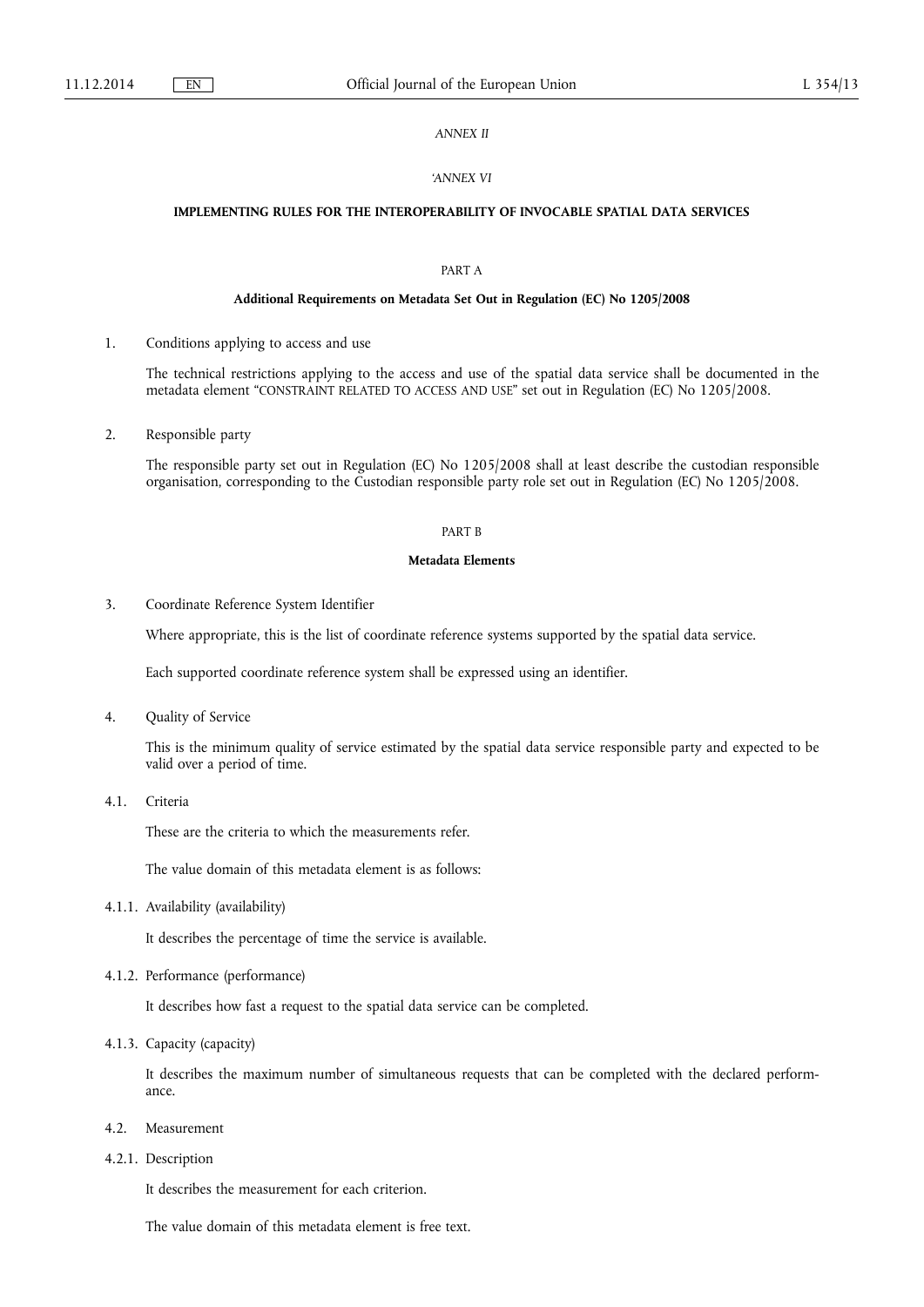# 4.2.2. Value (value)

It describes the value of the measurement for each criterion.

The value domain of this metadata element is free text.

4.2.3. Unit (unit)

It describes the Unit of the measurement for each criterion.

The value domain of this metadata element is free text.

## PART C

# **Instructions on Multiplicity and Conditions of the Metadata Elements**

The metadata describing an interoperable spatial data service shall comprise the metadata elements or groups of metadata elements listed in Table 1.

Those metadata elements or groups of metadata elements shall be in accordance with the expected multiplicity and the related conditions set out in Table 1.

When no condition is expressed in relation to a particular metadata element, that element shall be mandatory.

## *Table 1*

# **Metadata for interoperable spatial data services**

| Reference | New metadata elements                  | Multiplicity | Condition             |
|-----------|----------------------------------------|--------------|-----------------------|
|           | Coordinate reference system identifier | 1 *          | Mandatory if relevant |
|           | Quality of service                     | $3.^{*}$     |                       |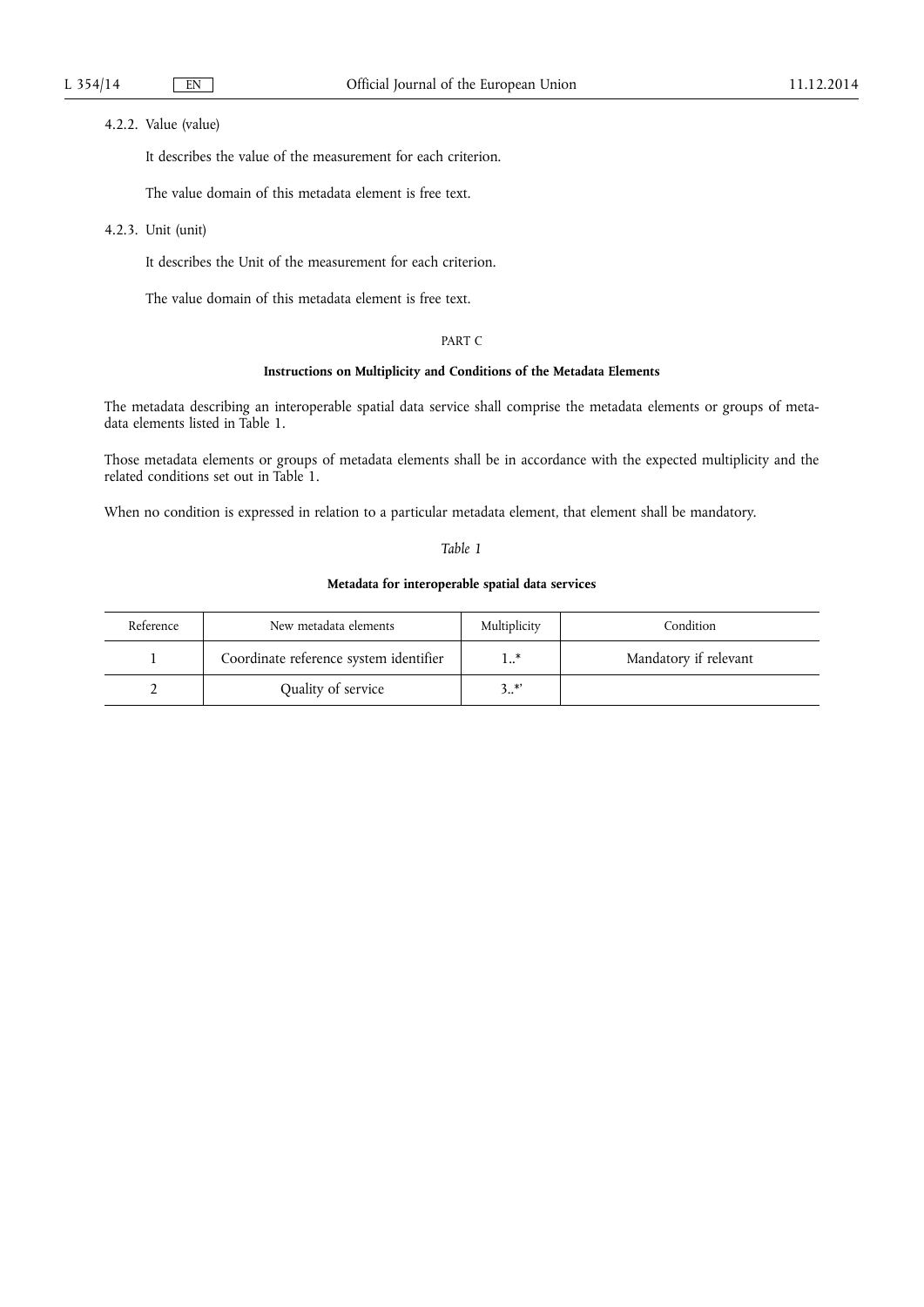## *ANNEX III*

### *'ANNEX VII*

# **IMPLEMENTING RULES FOR THE HARMONISATION OF INTEROPERABLE SPATIAL DATA SERVICES**

# PART A

# **Characteristics**

1. Quality of Service

The probability of a harmonised spatial data service to be available shall be 98 % of the time.

2. Output encoding

A harmonised spatial data service returning spatial objects in the scope of the Directive 2007/2/EC shall encode those spatial objects according to this regulation.

### PART B

## **Metadata Elements**

3. invocation metadata

The invocation metadata element documents the interfaces of the harmonised spatial data service and lists the end points to enable machine-to machine communication.

# PART C

## **Instructions on Multiplicity and Conditions of the Metadata Elements**

The harmonised spatial data service metadata shall comprise the metadata element or group of metadata elements listed in Table 1.

This metadata element or group of metadata elements shall be in accordance with the expected multiplicity and the related conditions set out in Table 1.

When no condition is expressed in relation to a particular metadata element, that element shall be mandatory.

*Table 1* 

# **Metadata for harmonised spatial data services**

| Reference | New metadata elements | Multiplicity | Condition |
|-----------|-----------------------|--------------|-----------|
|           | invocation metadata   |              |           |

# PART D

### **Operations**

# 1. List of operations

A harmonised spatial data service shall provide the operation listed in table 2.